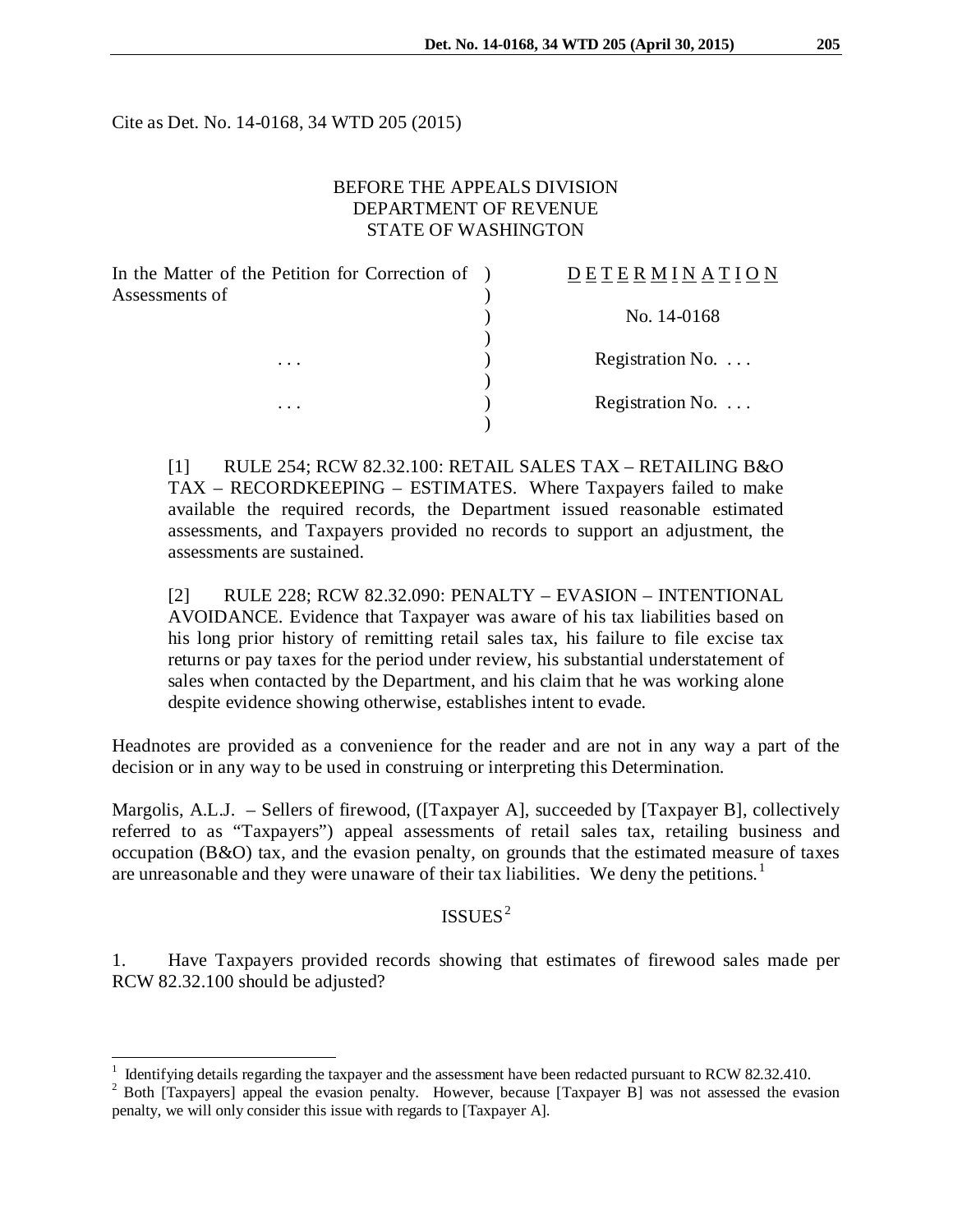2. Did [Taxpayer A] evade his known tax liability, subjecting him to the evasion penalty under RCW 82.32.090(7)?

## FINDINGS OF FACT

Taxpayers sold and delivered firewood in [Washington state]. The Department of Revenue's (Department's) Audit Division (Audit) examined [Taxpayer B's] account for the period July 1, 2009 through September [3](#page-1-0)0, 2012, and on May 9, 2013, assessed  $\delta$ . . . .<sup>3</sup> The assessment was comprised of  $\$\dots\]$  in retail sales tax,  $\$\dots\]$  in retailing B&O tax,  $\$\dots\]$  in delinquent penalty,  $\$\dots\]$ in evasion penalty, \$. . . in 5% assessment penalty, and \$. . . in interest, and included a small business credit of \$. . . . Audit examined [Taxpayer A's] account for the period October 1, 2012 through December 31, 2012, and on May 8, 2013, assessed  $\$ . . . . The assessment was comprised of \$. . . in retail sales tax, \$. . . in retailing B&O tax, \$. . . in delinquent penalty, \$. . . in 5% assessment penalty, and  $\$ ... in interest, and included a small business credit of  $\$ ...

Taxpayers maintain a website that describes the business as follows (in pertinent part):

. . .

http://www.... (last accessed May 12, 2014).

Taxpayer's website also includes a page that describes "firewood options and prices," which shows images of a large white pick-up truck and a trailer, both painted with Taxpayers' business name and logo, and images of large volumes of both stacked and piled firewood. http://www. . . . (last accessed May 12, 2014). It describes the trailer as having a capacity of more than 400 cubic feet. *Id.* It describes options/prices as follows: 2 loose cords of firewood for \$. . . ; 1 cord of firewood (apparently stacked and delivered in the truck with a dump bed) for \$. . . ; 4 cords of firewood delivered [within delivery area specified] (this is accompanied by a picture of the truck and trailer both loaded and stacked, but lists no price); cedar firewood; "you haul" firewood for \$. . . per cord; 3 cords delivered as far as [delivery area specified] for \$. . . ; and campfire bundles for \$. . . . *Id.* Other photos show 2 white trucks and two men working cutting logs, and a large . . . sign near the highway advertising firewood. http:www. . . . (last accessed May 12, 2014.) On May 13, 2014, Taxpayers posted an advertisement on Craigslist offering "6-cords +/ of firewood for only \$. . . . . . delivered in the [delivery area specified]. . . [t]his special is for 1 week only to the first 50 customers. . ." https://. . . . (last accessed May 14, 2014).

[Taxpayer A] has a long history of engaging in retail business activities, including doing business as a retailer of sports cards. [Taxpayer A] was registered as a retailer from February 13, 1990 until March 1, 2001, and remitted retail sales tax in the years 1990 through 1995 and from 1999 through 2001.

[Taxpayer A] did not file excise tax returns and pay taxes for the periods under review, and after Audit contacted [Taxpayer A], he formed [Taxpayer B] ([Taxpayer B]'s filing date is September 26, 2012). [Taxpayer A] provided sales figures to Audit for September, 2009 through 2011, which show 7 cords sold in 2009, 8 cords sold in 2010, and 32 cords sold in 2011, for a total of 47 cords. Audit sought records to substantiate income, including federal income tax returns,

<span id="page-1-0"></span> $3$  This is an amended assessment. It replaced an assessment for \$..., issued on February 1, 2013.  $\overline{\phantom{a}}$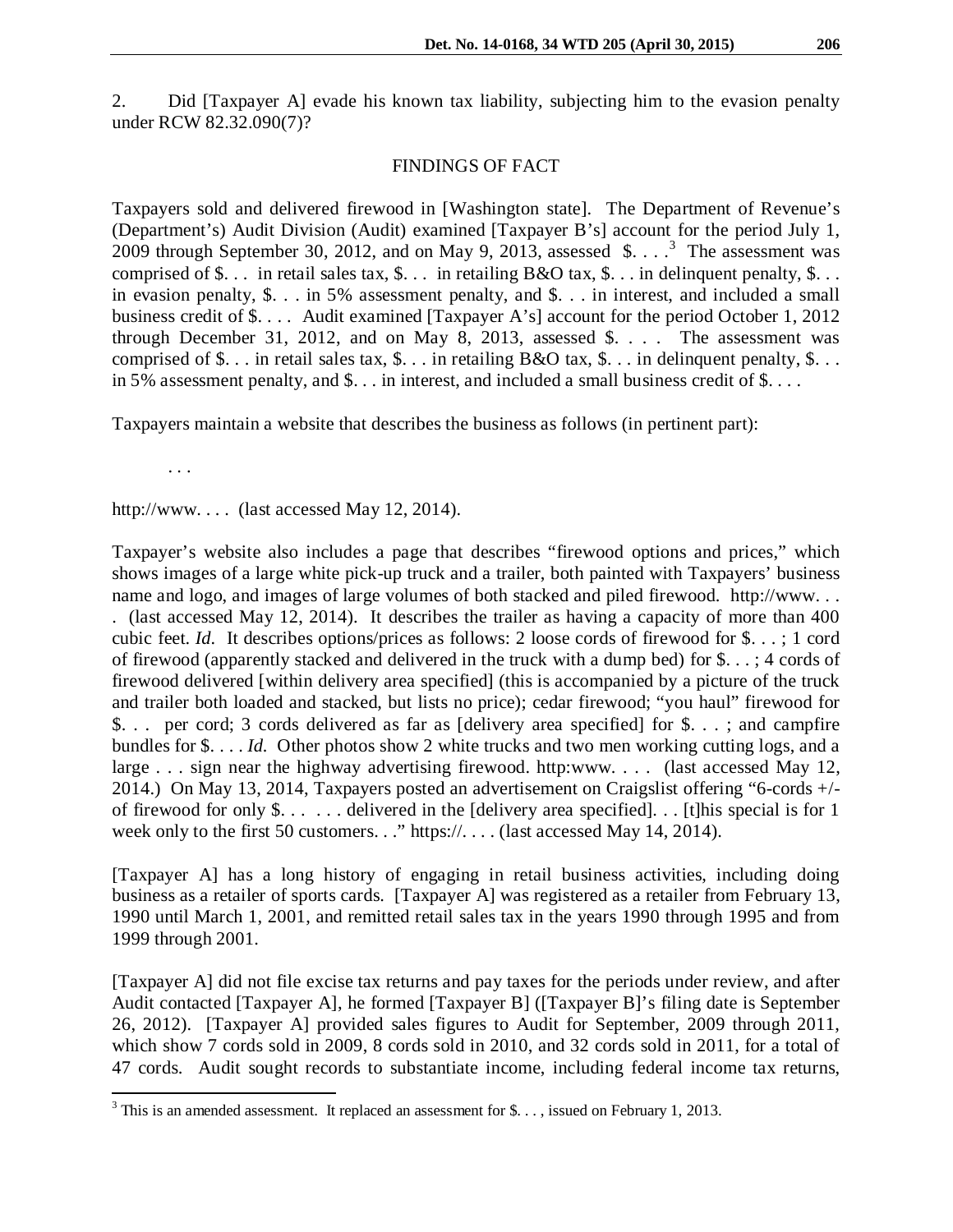check registers, sales journals, sales invoices, bank statements, asset invoices, and supporting documentation for expenses. Taxpayers provided only partial records, and the records that they did provide show that the Taxpayers' figures substantially understated sales. For example, 1099s from [Community Support Services] total \$. . . for 2011, which is not compatible with sales of only 32 cords . . . , and bank deposit records for May 15, 2011 through December 15, 2011 show deposits of \$. . . , but sales figures provided for that period indicate sales of only \$. . . . Bank statements provided for 2012 show deposits of \$...  $\cdot$ <sup>[4](#page-2-0)</sup> Taxpayers provided no sales invoices or receipts to substantiate total firewood sales, and minimal information regarding firewood material purchases. Taxpayers assert that the firewood business is a one man operation, yet in 2011 the Department of Labor and Industries (L&I) cited [Taxpayer A] for having three individuals acting as employees at his previous business location.<sup>[5](#page-2-1)</sup>

Audit estimated sales and assessed retail sales tax and retailing B&O tax based on an average price per cord of \$. . . . Audit estimated that [Taxpayer A] sold 125 cords in July-December 2009 for \$. . . , 500 cords in 2010 for \$. . . , 500 cords in 2011 for \$. . . , and 375 cords in January-September 2012 for \$. . . . Audit estimated that [Taxpayer B] sold 125 cords in October-December 2012 for \$. . . .

### ANALYSIS

Businesses liable for Washington taxes have the responsibility to keep accurate and complete business records. RCW 82.32A.030(3); RCW 82.32.070. WAC 485-20-254 (Rule 254) repeats and clarifies these responsibilities. Rule 254(3)(b) provides, in pertinent part:

It is the duty of each taxpayer to prepare and preserve all records in a systematic manner conforming to accepted accounting methods and procedures. Such records are to be kept, preserved, and presented upon request of the department or its authorized representatives which will demonstrate:

(i) The amounts of gross receipts and sales from all sources, however derived, including barter or exchange transactions, whether or not such receipts or sales are taxable. These amounts must be supported by original source documents or records including but not limited to all purchase invoices, sales invoices, contracts, and such other records as may be necessary to substantiate gross receipts and sales.

(ii) The amounts of all deductions, exemptions, or credits claimed through supporting records or documentation required by statute or administrative rule, or other supporting records or documentation necessary to substantiate the deduction, exemption, or credit.

 $\overline{a}$ 

<span id="page-2-0"></span><sup>&</sup>lt;sup>4</sup> Taxpayers assert that bank deposits include [Taxpayer A]'s mother's social security and disability payments, but have provided no records that support this claim.

<span id="page-2-1"></span><sup>&</sup>lt;sup>5</sup> At the hearing, Taxpayers said that the L&I assessment was in error, and that L&I incorrectly assumed that [Taxpayer A]'s friends were employees and fined Taxpayers because employees were not wearing eye protection. This explanation, absent any supporting evidence, is unpersuasive.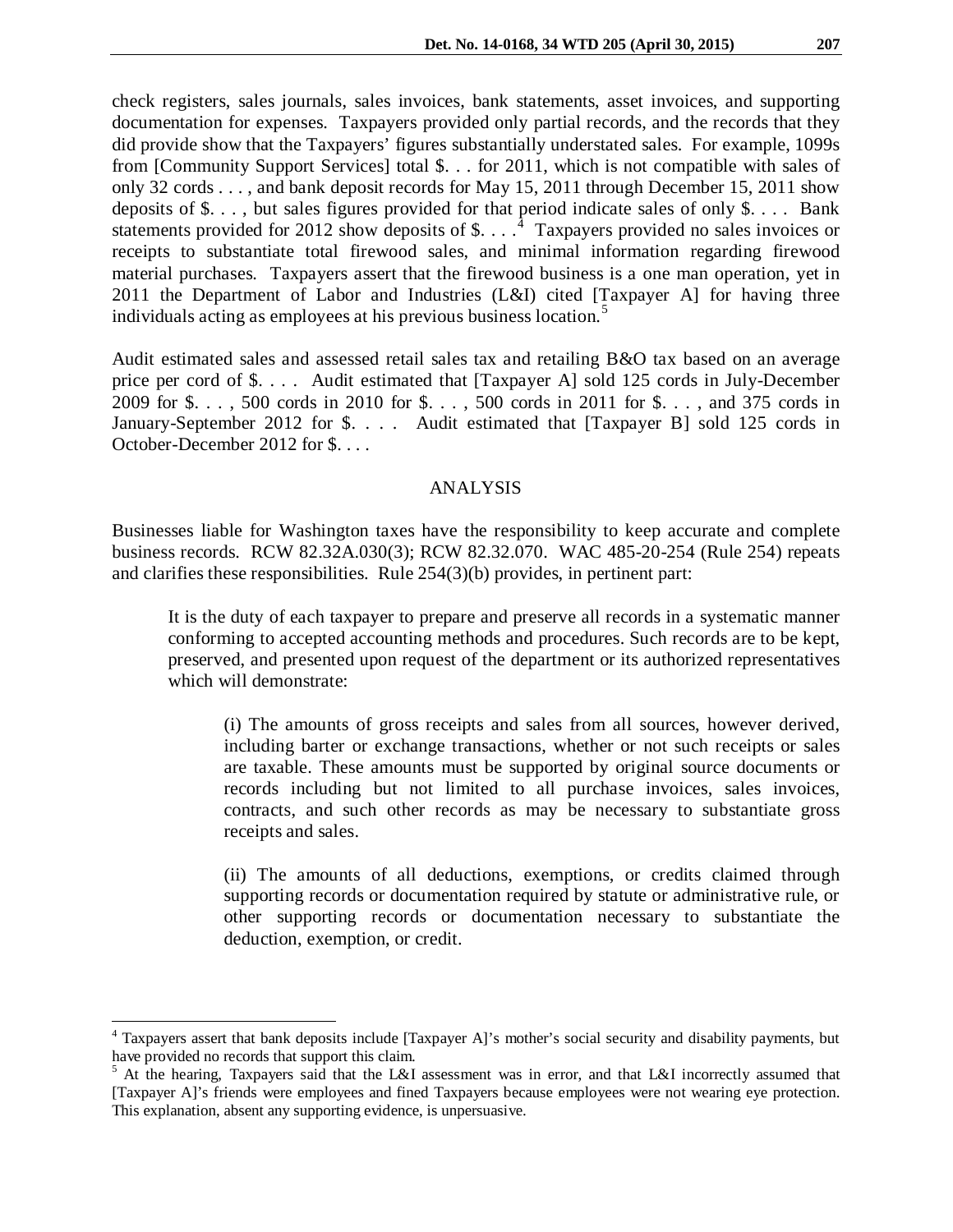(iii) The payment of retail sales tax or use tax on capital assets, supplies, articles manufactured for your own use, and other items used by the taxpayer as a consumer.

If a person fails to keep and preserve suitable records, then RCW 82.32.100 provides:

(1) If any person fails or refuses to make any return or to make available for examination the records required by this chapter, the department shall proceed, in such manner as it may deem best, to obtain facts and information on which to base its estimate of the tax; and to this end the department may examine the records of any such person as provided in RCW 82.32.110.

Pursuant to RCW 82.32.100, Audit has the authority to estimate tax in the manner it deems best, as long as it does so reasonably. Det. No. 99-341, 20 WTD 343 (2001).

In these matters, Taxpayers failed to make available the required records, including records to substantiate gross receipts and sales per Rule 254(3)(b)(i). Thus, Audit estimated Taxpayers' liability as required under RCW 82.32.100. Taxpayers appeal these estimates, asserting that the business is a one man operation, and at 45 years old, "he can deliver an average 3-4 cords a day when he is working" (which is less than 7 days per week). [Taxpayer A]'s Appeal Petition, Page 2. Given the large scale of Taxpayers' business as described in the pictures and text of the website, which indicates that Taxpayers can deliver at least 4 cords in a single trip; the 1099s for [Community Support Services] showing income of \$. . . in 2011; bank deposits of \$. . . in 2012; the assessment by L&I which indicates that Taxpayer had 3 employees; and Taxpayers' assertion that [Taxpayer A] alone can deliver an average 3-4 cords per day, we find that Audit was reasonable in estimating sales of 500 cords per year, or approximately 10 cords per week. Because Taxpayers have provided no records to support an adjustment to the estimate, we sustain the estimated assessments.

With respect to [Taxpayer A]'s evasion penalty, RCW 82.32.090(7) provides that "[i]f the department finds that all or any part of the deficiency resulted from an intent to evade the tax payable hereunder, a further penalty of fifty percent of the additional tax found to be due *must* be added." (Emphasis added.) The evasion penalty is further addressed in WAC 458-20-228(5)(f) as follows:

The evasion penalty is imposed when a taxpayer knows a tax liability is due but attempts to escape detection or payment of the tax liability through deceit, fraud, or other intentional wrongdoing. An intent to evade does not exist where a deficiency is the result of an honest mistake, miscommunication, or the lack of knowledge regarding proper accounting methods. The department has the burden of showing the existence of an intent to evade a tax liability through clear, cogent and convincing evidence. . . .

Thus, in order to sustain an evasion penalty, the Department must show, by clear, cogent and convincing evidence, that (1) Taxpayer knew a tax liability was due, and (2) Taxpayer attempted to escape detection or payment through intentional wrongdoing. *Id*. Clear, cogent, and convincing evidence has been described as evidence convincing the trier of fact that the fact in issue is "highly probable," or, stated another way, the evidence relied upon must be "clear,